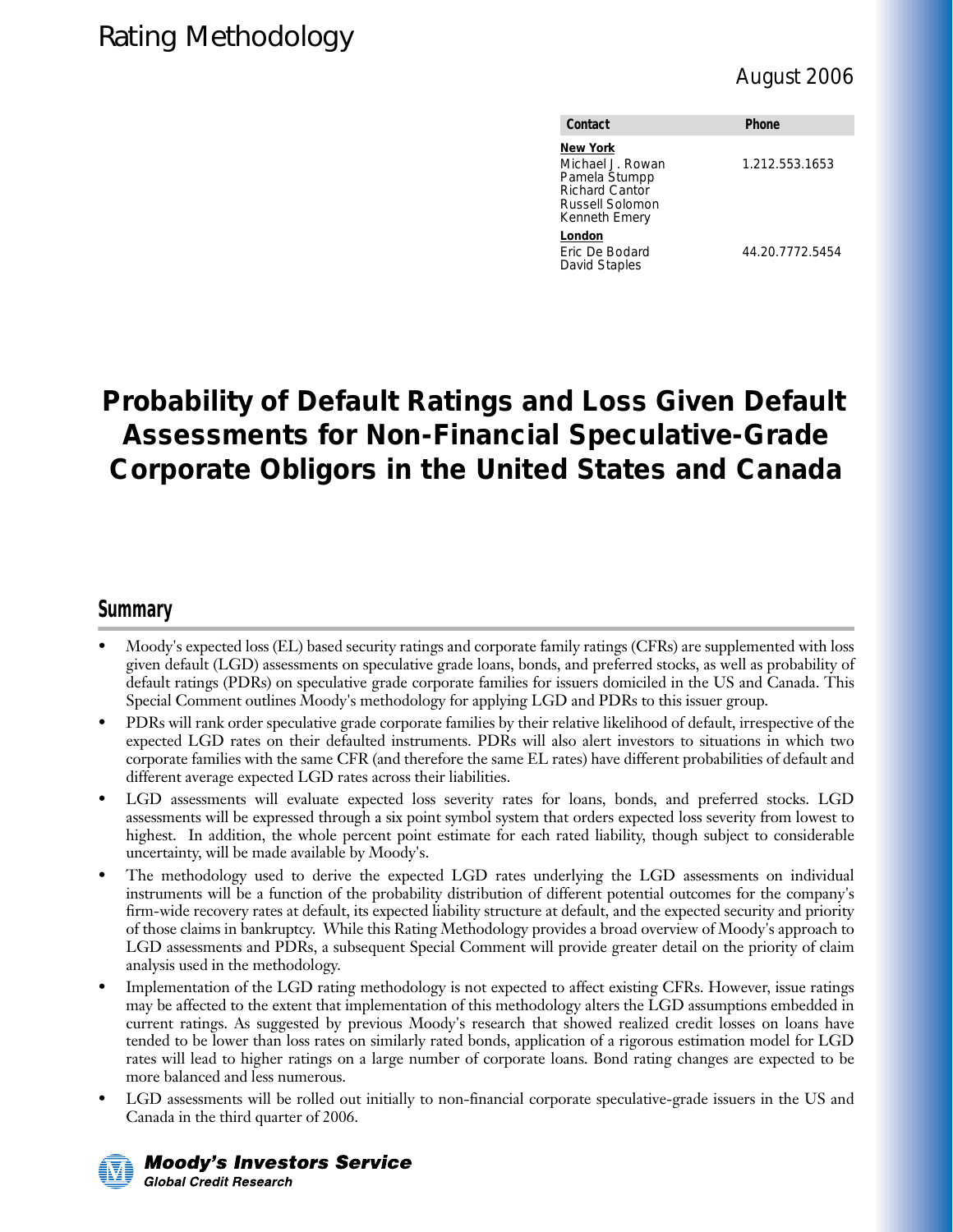# Table of Contents

Page

| Appendix 1: Inferring the PDR from the CFR and the Expected Firm-Wide LGD Rate 13 |  |
|-----------------------------------------------------------------------------------|--|
| Appendix 2: Estimating Expected Enterprise Value for Firms in Default             |  |
|                                                                                   |  |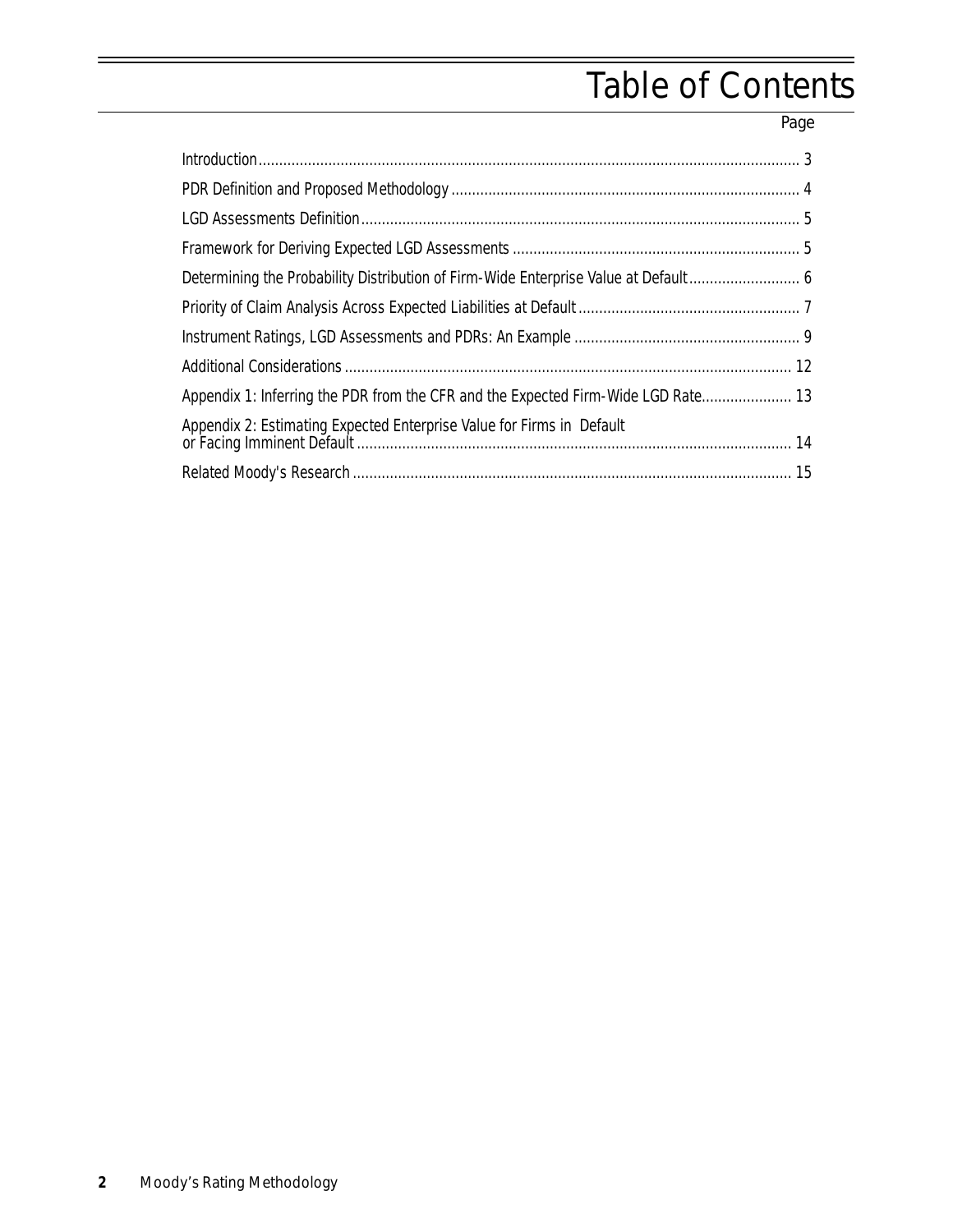#### <span id="page-2-0"></span>**Introduction**

There is broad market interest in disaggregating the components of credit risk. This has been reinforced by the Basel II framework, which conceptualizes credit risk as composed of probability of default, loss given default, exposure at default, and effective maturity. Along with other market participants, Moody's has participated in this trend.<sup>1</sup>

We will extend our efforts to provide information on the components of credit risk by introducing probability-ofdefault ratings (PDRs) and loss-given-default assessments (LGDs) to be assigned to corporate obligors and their loans, bonds, and preferred stock issues in the US and Canada<sup>2</sup>. Using this methodology, LGD assessments will be selectively applied to other market segments over time, with such modifications as appropriate for differences in bankruptcy law or practice, to be publicly communicated by Moody's.

LGD assessments and PDRs will initially be assigned only to the obligations of speculative-grade issuers because the uncertainty about a firm's expected liability structure and value at default is more difficult (because more remote) to estimate for investment grade firms.<sup>3</sup> For speculative-grade firms, however, meaningful distinctions can often be made because an approximate liability structure at default can be extrapolated from existing (already relatively high default risk, by definition) liability structures. Careful analysis of the terms and conditions underlying bank credit agreements and bond indentures -- including an analysis of the adequacy of any underlying collateral -- enable a more readily-estimable rank ordering of these obligations in the event of bankruptcy proceedings. Moreover, for companies already in default or for companies facing a significant probability of default, fundamental cash flow or liquidation analyses can be useful in estimating the expected value of firm assets available for distribution to creditors in bankruptcy.

Our methodology further extends our existing expected loss approach to rating corporate obligations with varying levels of seniority and security. Our historical notching guidelines for investment grade credits remain unchanged; however, the methodology here provides greater rigor for rating the obligations of speculative grade issuers and thereby supersedes previously issued notching guidelines for such issuers.<sup>4</sup>

<sup>1.</sup> For instance, in 2002 we introduced liquidity ratings, one component of overall corporate credit risk. For banks, we assign financial strength ratings which assess intrinsic financial strength absent support from the government or affiliates. For government-related issuers, we also report stand-alone risk assessments which assess issuers' intrinsic strength. In emerging markets, we publish local currency ratings, which assess a company's risk of default after stripping out the risk that a foreign currency transfer moratorium will be imposed by its government.

<sup>2.</sup> We have chosen to label LGD assessments as "assessments" rather than "ratings" in order to make clear that they are only components of the more inclusive risk aggregations – the corporate family rating at the enterprise level and bond, loan, and preferred stock ratings at the instrument level.

<sup>3.</sup> Expected LGDs for securities issued by investment-grade firms are likely best estimated by the historical averages for bonds of each security class, and thus would be the same across all firms.

See "Notching for Differences in Priority of Claims and Integration of the Preferred Stock Rating Scale," Moody's Rating Methodology, November 2000, and "Summary Guidance for Notching Secured Bonds, Subordinated Bonds, and Preferred Stocks of Corporate Issuers," Moody's Special Comment, September 2001.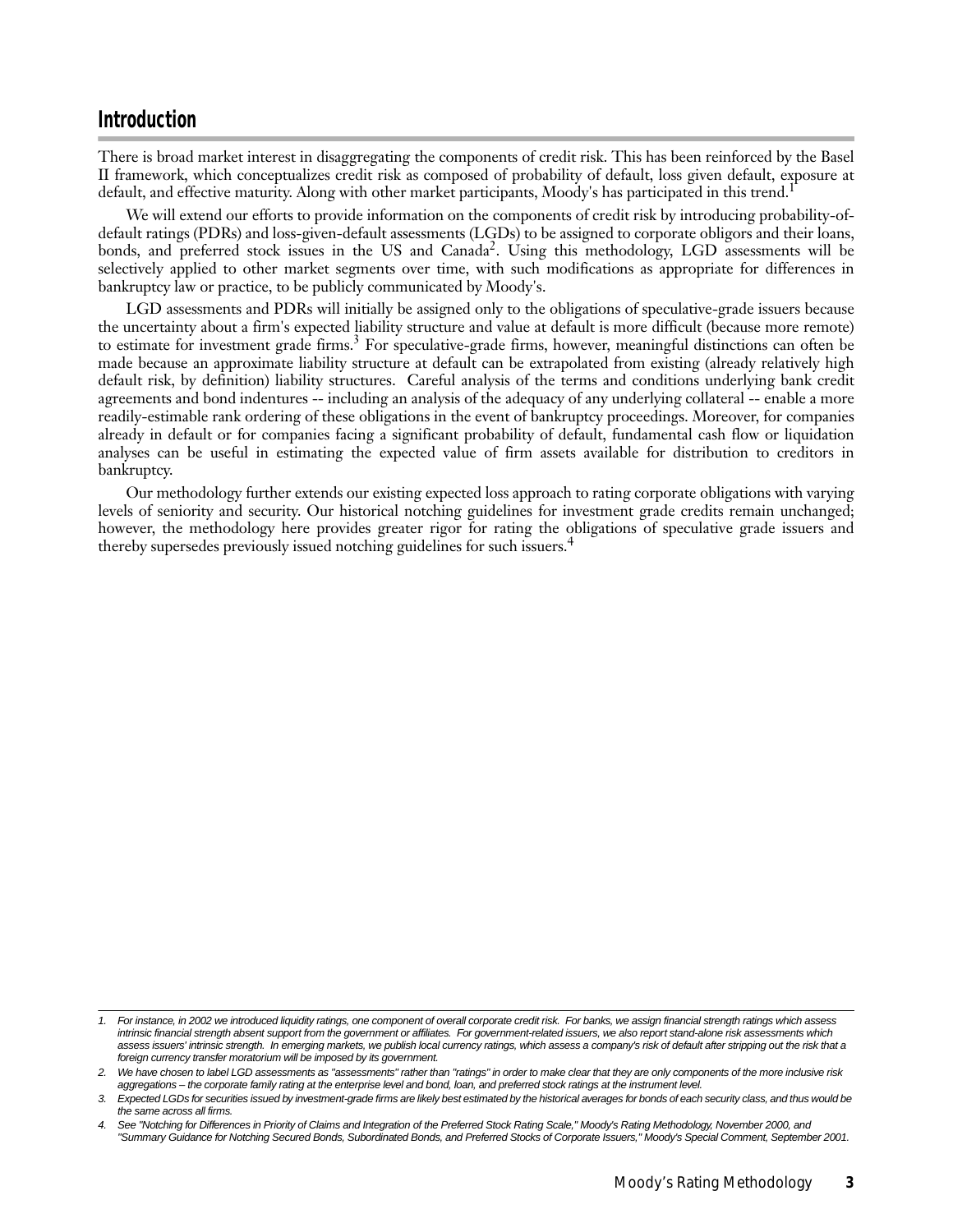### <span id="page-3-0"></span>**PDR Definition and Proposed Methodology**

Like Moody's long-term security ratings, corporate family ratings (CFRs) are opinions about expected credit loss rates, i.e., the family's likelihood of default times its estimated average loss given default (LGD) over a blend of time horizons. A CFR is assigned to a family as if it had a single class of debt and a consolidated entity structure. Once the CFR has been assigned, ratings are assigned to specific debt and preferred stock obligations in consistent fashion that ensures the liability-weighted average of underlying EL and LGD rates for all a firm's obligations equals that associated with the CFR.

In contrast, probability of default ratings (PDRs) address only the likelihood that any entity within a corporate family will default on one of its debt obligations, without reference to expected LGD.<sup>5</sup> Like the CFR, the PDR is not horizon specific, but rather can be thought of as addressing a whole schedule of investment horizons. In particular, the expected default and loss rates of Aaa issuers are lower on average than those of Aa at all horizons, and Aa loss and default rates are lower than single A at all horizons, etc.

PDRs will use the same rating scale used to rate long-term securities and CFRs, with the exception that a new rating of "D" will be introduced to highlight issuers in default, and a new rating of "LD" will signal a limited default on one or more (but not all) securities within a corporate family. However, the meaning of PDRs is not directly comparable to the meaning of EL-based instrument and corporate family ratings because the former ranks credits with respect to default risk and the latter ranks them with respect to expected credit losses inclusive of both default risk and severity (for LGD).<sup>6</sup>

Since two firms with the same CFR have the same enterprise-wide expected credit loss rates, it is necessarily the case that firms with above average firm-wide expected LGDs have lower default probabilities than other firms with the same CFR. Based on this reasoning, given a CFR and an expected firm-wide LGD rate, PDRs are derived in a straightforward manner via idealized loss and default tables. (See Appendix 1.)

As discussed below, the enterprise-wide expected LGD rates of most non-distressed firms will likely fall into one of three categories – "high", "medium", and "low" – with the majority being in the middle. Firms with "medium" expected LGDs will have PDRs that are the same as their CFRs because Moody's idealized loss and default rates are based on this "medium" LGD rate. Firms with high expected LGDs, however, will have higher PDRs (lower probability of default), usually one notch above the CFR. Firms with low expected LGDs will have lower PDRs, usually one notch below the CFR.

<sup>5.</sup> Moody's definition of default includes three types of credit events:

<sup>•</sup> A missed or delayed disbursement of interest and/or principal;

<sup>•</sup> Bankruptcy, administration, legal receivership, or other legal blocks (perhaps by regulators) to the timely payment of interest and/or principal; or

A distressed exchange occurs where: (i) the issuer offers bondholders a new security or package of securities that amount to a diminished financial obligation (such as preferred or common stock, or debt with a lower coupon or par amount, lower seniority, or longer maturity); or (ii) the exchange had the apparent purpose of helping the borrower avoid default.

The definition of a default is intended to capture events that change the relationship between the bondholder and bond issuer from the relationship which was originally contracted, and which subjects the bondholder to an economic loss. Technical defaults (covenant violations, etc.) are not included in Moody's definition of default.

Corporations usually, but not always, default on all their obligations when they default on one. Moreover, corporate families usually, but not always, default across all their affiliates when any one of their legal entities defaults. Default correlation across the debt instruments of individual firms and across affiliates of individual corporate families is explored in the following Special Comments, "Relative Default Rates On Corporate Loans And Bonds," September 2003 and "Default Correlation among Non-Financial Corporate Affiliates," June 2005.

The LGD assessment methodology recognizes the possibility that, in a default situation, some "senior" corporate obligations (or some affiliates in their entirety) may avoid default altogether by modeling those situations as defaults with zero loss severity.

<sup>6.</sup> Both the PD rating and EL corporate rating scales measure ordinal credit risk, not cardinal credit risk. That is, they do not indicate specific target default or loss rates. However, our best "guess" of the likely expected future default and loss rates associated with a specific rating category is generally the same as that observed historically and summarized in our annual historical corporate bond default and loss studies.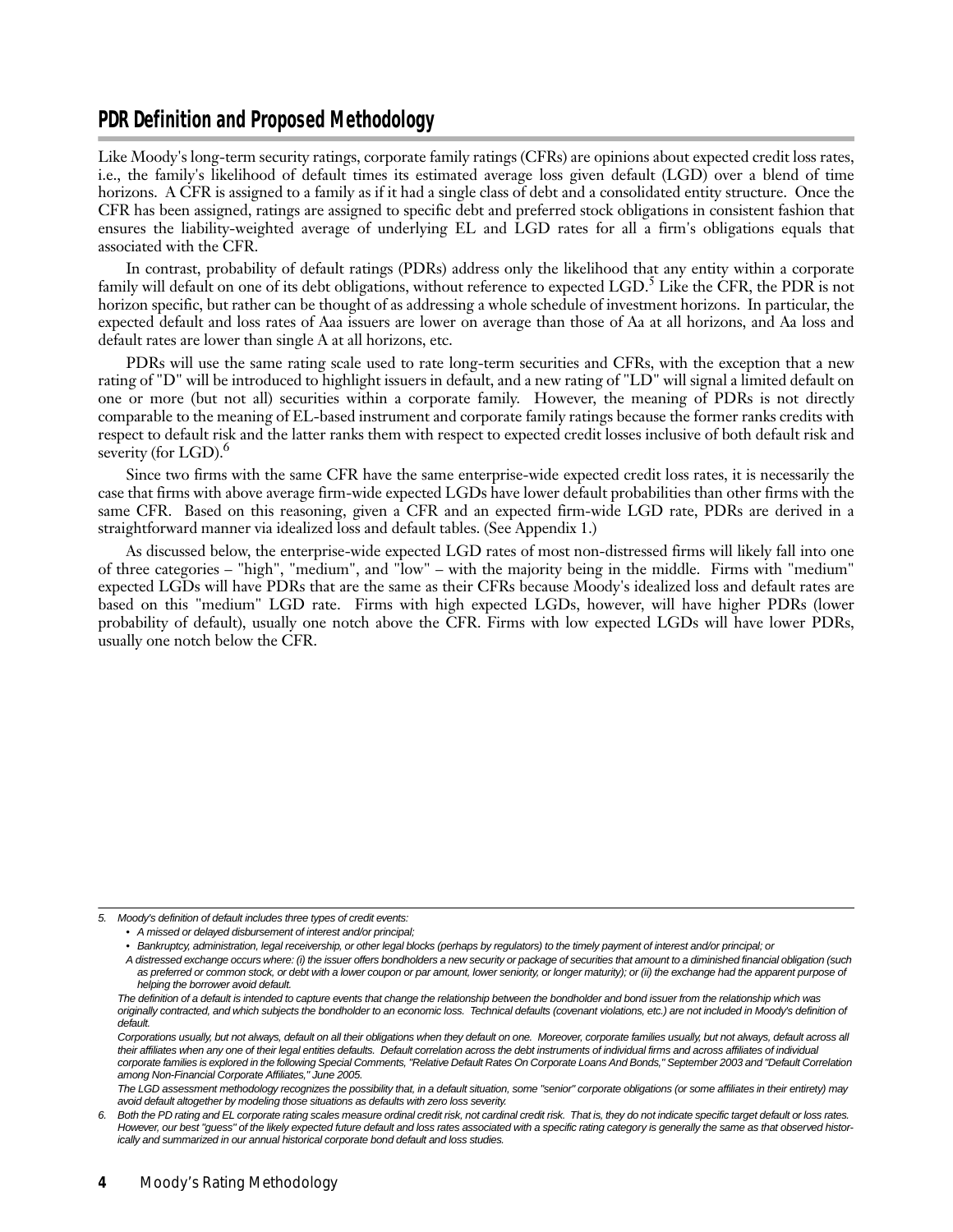## <span id="page-4-0"></span>**LGD Assessments Definition**

Moody's LGD assessments are opinions about expected loss given default on fixed income obligations expressed as a percent of principal and accrued interest at the resolution of the default.7 LGD assessments are assigned to individual loan, bond, and preferred stock issues. The firm-wide or enterprise expected LGD rate is a weighted average of the expected LGD rates on its constituent liabilities (excluding preferred stock), where the weights equal each obligation's expected share of the total liabilities at default.

> LGD3  $\vert$   $\geq$ 30% and < 50% LGD4  $\geq$ 50% and < 70% LGD5  $\vert$  270% and < 90% LGD6 ≥90% and ≤100%

**LGD Assessment Loss Range** LGD1  $\vert$   $\geq$ 0% and < 10% LGD2 ≥10% and < 30%

The following scale is used in the assignment of LGD assessments:

#### **Framework for Deriving Expected LGD Assessments**

A firm's obligation-specific expected LGD rates are derived from the probability distribution of its firm-wide recovery rates at default resolution and the expected security and priority of claim in bankruptcy of its expected liabilities at default.

The probability distribution of its firm-wide recovery rates at default resolution assigns a specific probability to each conceivable firm-wide recovery rate scenario. That is, it specifies the likelihood the firm's overall recovery rate will be 0% or 1% or 2%, etc., all the way to 100% (representing full recovery for all debts) and beyond, in recognition of the possibility that firm value will be large enough at resolution that preferred and even common shareholders may receive some proceeds.

The expected liability structure at default includes both debt and non-debt obligations and assesses the quality of security for secured obligations with less than an "all assets" pledge. Expected priority of claim is determined by the prevailing bankruptcy regime.

This information is sufficient to calculate each obligation's likely expected LGD rate. For each possible enterprise value at resolution, the pay-outs for each obligation are determined by the priority of claim "waterfall." Each obligation's expected LGD rate is determined by the probability-weighted average of its LGD rates across these scenarios.

Expected LGD is the difference between value received at default resolution (either through bankruptcy resolution, distressed exchange, or outright cure) and principal outstanding and accrued interest due at resolution. The expected LGD rate is expected LGD divided by the expected amount of principal and interest due at resolution. Equivalently, the expected LGD rate is expected LGD discounted by the coupon rate back to the date the last coupon payment was made.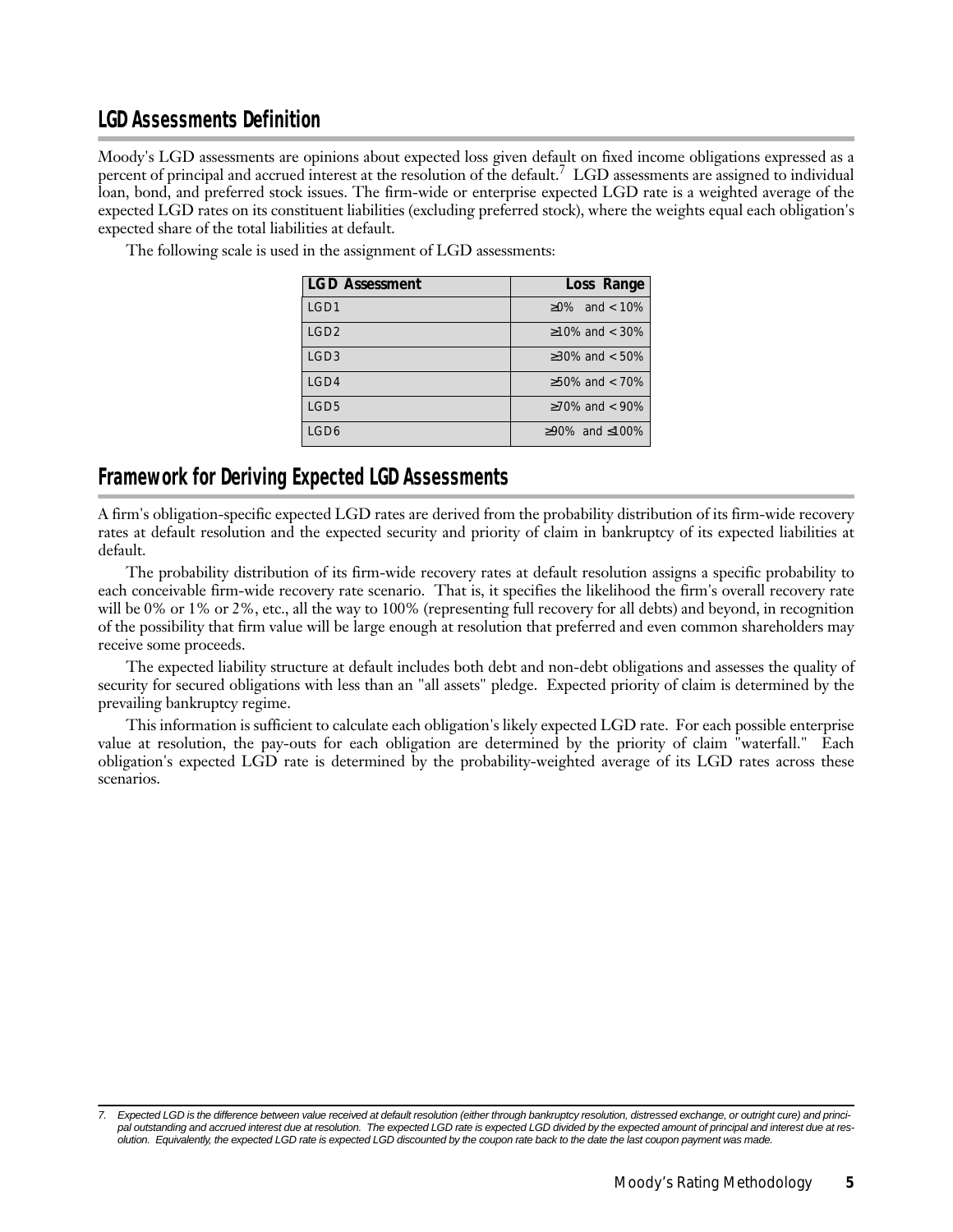## <span id="page-5-0"></span>**Determining the Probability Distribution of Firm-Wide Recovery at Default**

Moody's rating committees will determine the probability distribution of firm-wide recovery rates at default for each firm by estimating an average family LGD rate and standard deviation around that average to incorporate uncertainty. In many instances, particularly when firms are not at risk of imminent default, rating committees will likely rely on one of the few base-line probability distributions that the historical data suggest are appropriate for firms in specific industries or firms with particular liability structures. In other cases, particularly when firms are nearer to default or already in default, Moody's rating committees may estimate an expected enterprise value at default using a 'bottomup," distressed firm analysis and assign a band of uncertainty (a standard deviation) around that assessment. The distressed firm analysis (discussed in Appendix 2) will determine which of the two methods – "going concern" or "liquidation" – produces the higher valuation for each particular firm.

In estimating expected LGD rates on individual instruments, it is important to model the uncertainty surrounding the firm-wide LGD rate. Modeling this uncertainty is critical to obtaining security-level expected LGD rates that are consistent with the market pricing and actual losses typically observed for these instruments. If one ignores uncertainty and assumes that the precise enterprise-wide LGD rate is known, then the application of strict priority of claim analysis inevitably implies exaggerated "bar-bell" results – with senior-most debt claims often experiencing no loss and junior-most claims often experiencing 100% loss. In general, the introduction of uncertainty into the analysis reduces the difference in expected recovery rates between the most senior and the most junior debt classes, while its effect on mezzanine classes will depend on the particular situation being examined.<sup>8</sup>

For most firms, we will assume that potential realizations of the firm-wide recovery rates at default resolution are drawn from a beta distribution for enterprise values that can vary between 0% and 120% of total liabilities.<sup>9</sup> With the (0% and 120%) endpoints specified, the appropriate beta distribution can be inferred with the addition of two additional pieces of information, the mean and the standard deviation.

Moody's database on ultimate recoveries from over 400 US bankruptcies and distressed exchanges suggests that historical variation in firm-wide average recovery rates is well characterized by a 50% mean and a 26% standard deviation, which is consistent with a beta distribution for firm-wide recovery rates bounded between 0% and 120% of liabilities that has a mean of 50.21% and a standard deviation of 26.46%. The findings are consistent with statistics reported elsewhere, calculated from different data sets.<sup>10</sup>

Initially, we expect to vary from the baseline assumptions infrequently. However, we recognize that firms with very little bank debt in their capital structure have historically experienced higher than average LGD rates (about 65%); whereas, firms with only bank debt have experienced lower than average LGD rates (about 35%).<sup>11</sup> In addition, regulated utilities have historically experienced below average enterprise LGD rates (again about 35%), probably because default has sometimes been used by firm managers strategically and in advance of severe financial distress to obtain more supportive regulatory treatment from rate setting authorities. Future research should provide additional basis for distinctions in expected enterprise-wide LGD rates.

For firms in default or facing a significant probability of default, some of the uncertainty about expected liabilities at default and expected enterprise-wide LGD may have been resolved. For such firms, typically those rated B2 or lower, rating committees may use one of a number of common valuation methods to forecast expected enterprise value at default. However, for firms that are not in default nor facing a significant probability of default, we do not plan to pursue a "fundamental" approach to valuing firms in distress.

<sup>8.</sup> Potential violation of absolute priority of claim is another reason why senior debt can trade at prices less than 100 while junior debt trades at positive prices. The empirical evidence on the historical magnitude of such violations, however, suggests that expected violations alone are much too small to explain the relative pricing we observe for senior and junior debt. Since, however, uncertainty about the total amount to be distributed to different claimants has similar effects on relative expected LGD rates as violations of absolute priority of claims, the uncertainty in our model can also proxy for violations of priority of claims.

<sup>9.</sup> We allow for the (generally low probability) outcome that firm value in default will exceed firm liabilities to capture those circumstances in which debt recoveries are so strong the firm's preferred and common stockholders emerge from bankruptcy with some recoveries. We limit potential asset values to 120% of liabilities since that exceeds all cases of which we are aware, although in specific instances this assumption could be relaxed. 10. While these parameters are drawn from a newly created database, they are also consistent with;

<sup>1.)</sup> A Moody's study of firm-wide ultimate recovery rates from defaults in the late 1980s and early to mid-1990s, "Debt Recoveries for Corporate Bankruptcies," Moody's Special Comment, June 1999; and

<sup>2.)</sup> Carey, Mark and Michael Gordy, "Measuring Systematic Risk in Recoveries on Defaulted Debt: Firm-Level Ultimate LGD," Federal Reserve Board of Governors, unpublished paper, December 2004.

In our previous "Request for Comment," we originally proposed a standard deviation of 20%, rather than 26%. The lower number was derived from the historical distribution of firm value based on bond and loan prices at default, rather than ultimate recovery values. Our subsequent analysis of ultimate recovery data revealed, as should have been expected in hindsight, that ultimate recoveries are more widely distributed than valuations of liabilities at default. Moody's will continue to study the empirical distribution of corporate family recovery rates, as well as their determinants, and modify our statistical assumptions over time as appropriate.

<sup>11.</sup> In a sample of 42 firms with only loans in their debt structure, 13 were resolved with recovery rates of 100% or greater and a mean recovery rate of 64%. In our larger sample of firms with a mix of bonds and/or loans in a liability structure, we do not observe a correlation between the loan share of the mix and firm-wide recovery rates, although Carey and Gordy, op cit., do report finding a positive relationship in their data.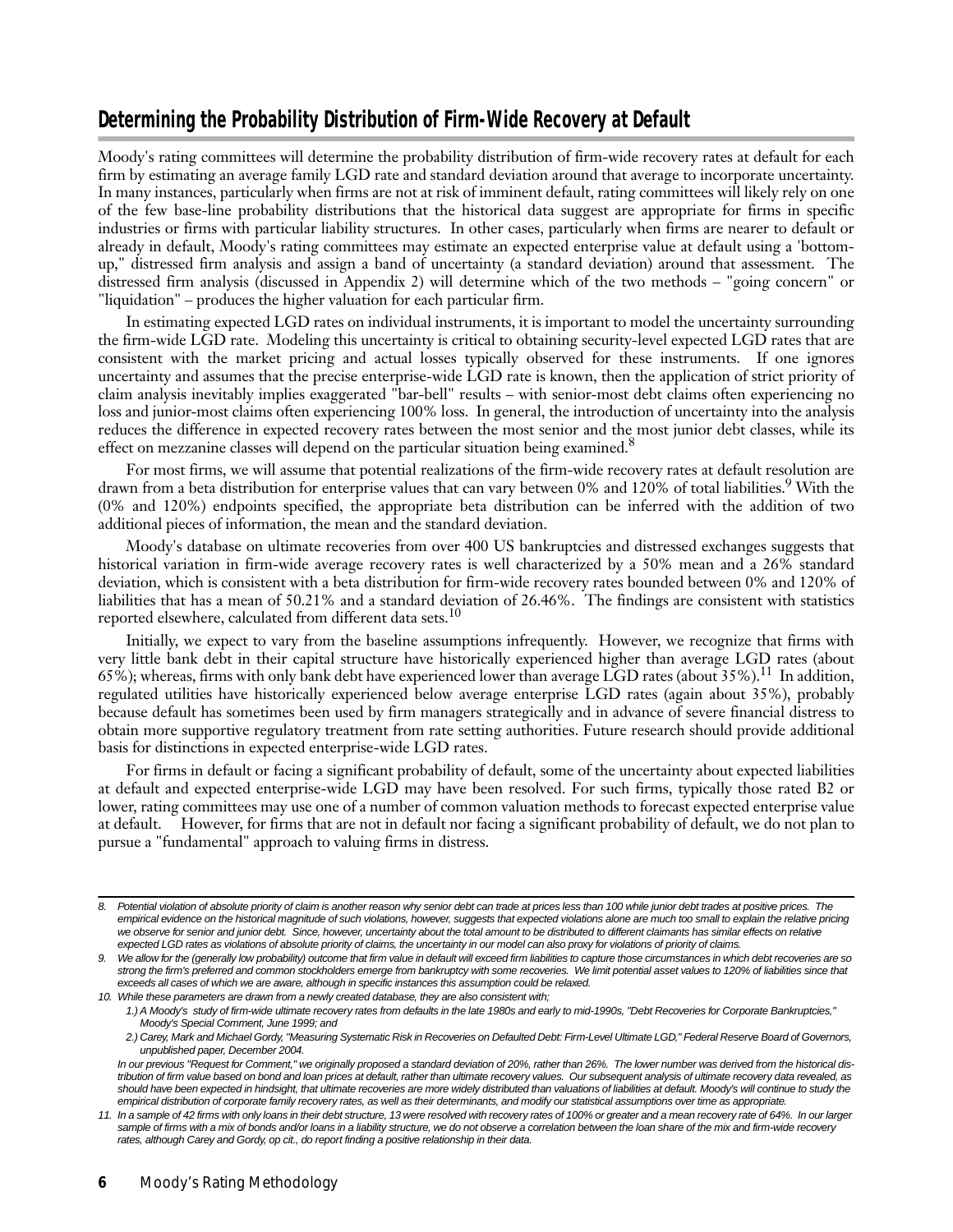<span id="page-6-0"></span>As discussed above, rating committees may deviate from these baseline assumptions when they have reason to do so. We believe that such deviations are more likely, the closer firms are to default, since uncertainty about their valuation in default and the magnitude of their liabilities in default may be less at that time. However, for many firms, we believe the expected ratio of enterprise value to liabilities can best be modeled as a draw from a random distribution of potential LGD rates based on the historical experience.

A more fundamental approach may often not be practical because today's enterprise value is unlikely to be a strong predictor of enterprise value at default. Firms that currently have strong enterprise values relative to liabilities are clearly far away from default, with low default probabilities, and subsequently high credit ratings. Such firms, however, do not necessarily have low expected loss severity conditional on the event of default because their financial condition must deteriorate dramatically before they will default. The evidence suggests that corporate family ratings well in advance of default, which themselves are strongly correlated with firm value relative to liabilities, are in fact uncorrelated with firm-wide LGD rates at bankruptcy resolution.<sup>12</sup>

To date, Moody's internal analysis and academic research have been unable to identify industry-specific or firmspecific variables that can be used to help predict family recovery rates, other than the prevalence of loans in the liability structure or the firm's status as a regulated utility, as already mentioned.13 Moody's will, of course, continue to study the empirical determinants of firm-wide recovery rates and modify our assumptions over time as appropriate.

## **Priority of Claim Analysis Across Expected Liabilities at Default**

In most cases, we will assume the company's current liability structure will remain in place at the time of default. Bank lines will be assumed to be drawn in amounts consistent with recent borrowing experience, amounts permitted by their covenant structure, and in consideration of the likely evolution of both borrowings and facility availability as a company approaches default. Non-debt liabilities, such as trade credit, pension obligations and lease rejection claims, will also be estimated. Adjustments to the capital structure may also be made to reflect anticipated future debt retirements and issuance if they are near term and highly certain.<sup>14</sup> Priority ranking and adequacy of collateral will also be assessed.

#### **SECURED DEBT**

If secured claims have less than an "all assets" pledge, then it becomes important to determine how much of the secured claims need to be treated as unsecured claims. We consider the debt to be fully collateralized when the stressed collateral value is sufficient to cover the debt.<sup>15</sup> We adopt a similar approach in valuing the collateral package securing second or third lien debt, also treating the unsecured portions of these debts as unsecured claims, ratable with other senior unsecured claims.<sup>16</sup> If secured claims carry an all-assets pledge, then they can simply be treated as the most senior claim. After distinguishing secured from unsecured claims, rating committees will document which unsecured credit claims will benefit in priority from subordinated issues.

12. As indicated by the table below.

| Firm-Wide LGD Rates and CFRs Prior to Default                   |     |     |     |         |  |  |
|-----------------------------------------------------------------|-----|-----|-----|---------|--|--|
| (Sample consists of 405 bankruptcies, with >2000 bonds & loans) |     |     |     |         |  |  |
|                                                                 | Ba  | в   | Caa | Unrated |  |  |
| At Default                                                      | 53% | 56% | 48% | 55%     |  |  |
| 1-Year Prior                                                    | 48% | 48% | 53% | 56%     |  |  |
| 2-Years Prior                                                   | 50% | 50% | 50% | 53%     |  |  |
| 3-Years Prior                                                   | 50% | 52% | 48% | 51%     |  |  |
| 4-Years Prior                                                   | 48% | 51% | 52% | 52%     |  |  |

13. See Carey and Gordy, 2004, op. cit., and S. Chava, C. Stefanescu, and S. M. Turnbull, "Modeling Expected Loss with Unobservable Heterogeneity," unpublished paper, 2006.

14. Moody's industry groups will periodically comment on specific adjustments and analysis they consider in adjusting the current liability structure. Additionally, Moody's plans to engage in further empirical research to better understand the evolution of liabilities in transition to distress and default.

15. We use company supplied appraisals, or similar reports, to value real property such as plant or land.

16. We examine the terms of the inter-creditor agreement among the first and second/third lien holders. Typically, the security interest of the second lien lenders is subordinated to that of the first lien holders. However the second lien holders do not typically subordinate their debt claim. To the extent that the debt claim is subordinated, then we would view any deficiency claim attributable to the second/third lien debt as junior in priority to any deficiency claim attributable to the first lien debt.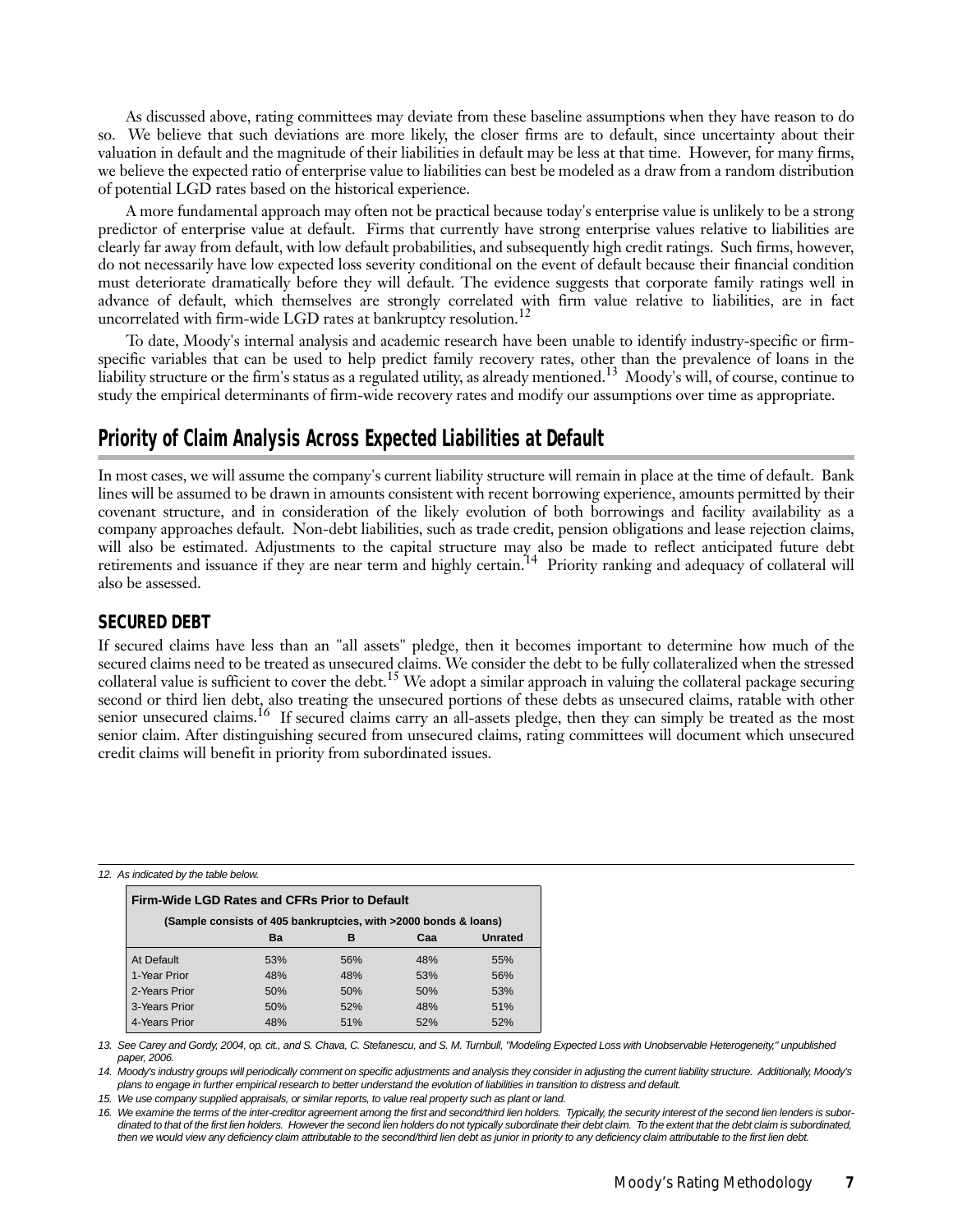#### **TRADE CREDIT**

Changes to the US Bankruptcy Code that went into effect on October 17, 2005 have improved a trade creditor's position in bankruptcy, likely to the detriment of banks and bondholders. In particular, the Bankruptcy Abuse and Consumer Protection Act of 2005 provides that any claim for goods received by a debtor in the ordinary course of business within 20 days before the bankruptcy filing will be entitled to administrative expense priority status for the value of the goods rather than just general unsecured status. Additionally, a seller that has sold goods that the debtor receives within 45 days before bankruptcy may give a written reclamation demand to the debtor within 45 days after the debtor receives the goods or within 20 days after bankruptcy, whichever is later. To reflect these factors, we assume that in most cases trade payables equal to 20 accounts payable days (for material goods but not for services) will be treated as administrative priority claims, and the balance will be considered to be a general senior unsecured claim.

#### **SUBORDINATED DEBT**

An additional step in estimating and prioritizing the corporate family's expected liabilities at default is to analyze the depth and breadth of the subordination clauses contained in the indentures covering subordinated debt. This is accomplished through close inspection of the terms of the indenture to specifically identify those obligations to which the subordinated debt is contractually subordinated. While subordinated debt is typically subordinated to "senior debt" as defined in the indenture, it is important to determine whether or not the subordinated debt is subordinated to other obligations including trade claims of the issuer. It is likely that the subordinated note indenture will contain a fairly narrow provision limiting subordination only to other debt, but the language needs to be carefully reviewed. We consider subordinated debt to be on parity with trade debt and other obligations to the extent not otherwise specified in the indenture.

#### **PREFERRED STOCK AND HYBRID SECURITIES**

The priority of claim analysis must also accommodate securities which have characteristics of both debt and equity. Hybrid securities will be added to the waterfall in accordance with the type of underlying instrument which forms the security's foundation. That is, a hybrid consisting of a subordinated debt instrument with other features creating some degree of equity characteristics would be treated as standard subordinated debt in the priority of claim without regard to the specific equity characteristics it may contain. Preferred stock – whether or not it contains provisions increasing its equity characteristics – will likewise be treated as straight preferred stock. That is, it will be junior to all classes of debt, and senior only to common equity, and will benefit from any enterprise value only after all senior claims have been met.

#### **OTHER OBLIGATIONS**

Our assessment of the corporate family's other expected liabilities at default also includes the estimate of two non-debt obligations, contract rejection claims for leases and underfunded pension obligations under defined benefit programs. For contract rejection claims we use as a proxy the amount of lease commitments for the upcoming year, which captures obligations for both capital leases and operating leases. For underfunded pension obligations, we use the amount derived through use of Moody's standard analytic adjustment for obligations of this type.<sup>17</sup> Both of these obligations are treated as general unsecured claims.

There are many other obligations which a company may face. We generally consider these "other obligations" after they are material and expected to continue to exist in a default scenario. But as many other claims may arise as a company defaults, we use our best judgment to make estimations and normally only look at them when a company approaches default and we are using a fundamental analysis approach. With the exception of certain tax obligations that might be considered as an administrative priority claim, the bulk of these obligations are considered to be general unsecured claims. Some other examples are:

- Litigation / judgments
- Tort claims
- Tax obligations
- Environmental obligations
- Reclamation claims
- Reimbursement obligations under letters of credit that are drawn and not self liquidating

<sup>17.</sup> For more detail see "Moody's Approach to Global Standard Adjustments in the Analysis of Financial Statements for Non-Financial Corporations - Part I," February 2006.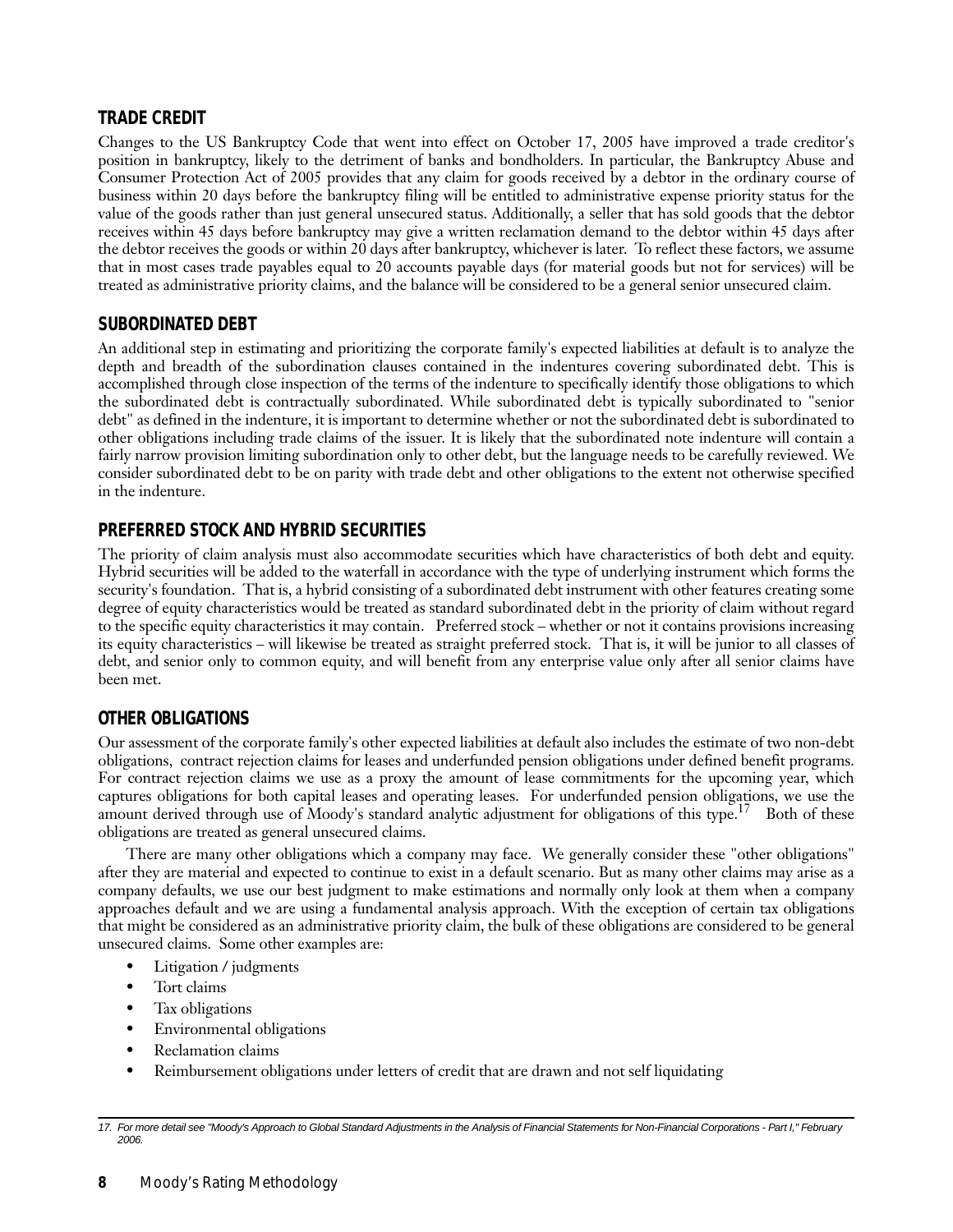#### <span id="page-8-0"></span>**UNDERSTANDING THE IMPACT OF LEGAL ORGANIZATION ON THE CLAIM STRUCTURE**

The fact that corporate families possess different legal organizational structures introduces an element of complexity in estimating a firm's expected liabilities at default resolution. We do not typically assume a simple consolidation of all companies under the corporate family umbrella, but rather analyze a firm's obligations by legal entity, subject to having sufficient information. Our analysis also takes into consideration the flow of inter-company guarantees into the liability structure and distinguishes whether such guarantees have been issued on a senior versus subordinated, and secured versus unsecured basis. For example, an upstream guarantee issued on a senior secured basis by an operating company to cover the debt of its parent holding company would be viewed as senior secured debt of the operating company.

## **Instrument Ratings, LGD Assessments and PDRs: An Example**

Having identified the probability distribution of firm-wide recovery rates and the expected liability structure at default, we can apply absolute priority of claim analysis to determine expected LGD rates by security class. An expected LGD rate for each instrument is determined by probability weighting across every possible scenario. We allow for 121 scenarios, in which the firm-wide value can take any value between 0% and 120% of total liabilities. The enterprise value for each scenario is distributed across the debt instruments based on the "waterfall" established by the priority of claims, and the resulting instrument-specific and scenario-specific LGDs are recorded. The expected instrumentspecific LGDs are then obtained by calculating the probability-weighted average of all of the scenario-specific LGDs. LGD assessments are obtained from the direct mapping of expected LGD rates to Moody's LGD assessment scale as previously outlined. The model that implements this analysis and its underlying parameter assumptions will be made publicly available.

Once instrument-specific expected LGD rates are estimated, instrument-specific EL rates can then be derived from the PDR and, subsequently, EL-based instrument-specific ratings can be derived via mapping to Moody's idealized loss rates which underlie Moody's ratings as outlined in Exhibit 2. As a result, the methodology provides for EL-based instrument ratings, as well as explicit assessments of the LGD and PD components that comprise those ratings.

#### *An Example*

The following example illustrates how the proposed LGD assessment and PDR methodology would be applied in practice. Exhibit 1 presents the basic inputs panel of the model. In this example, the rating committee assigned a B1 rating to the corporate family. The corporate family rating (CFR) represents the committee's expectation of total credit losses for the corporate family as a whole. The other key inputs in Exhibit 1 are the expected firm-wide LGD rate and total liabilities at default, which in this example the committee estimates to be 50% and \$400 million, respectively.<sup>18</sup> The final input in Exhibit 1 is the standard deviation of the firm-wide LGD rate, which will normally be set at 26%, although the committee may vary this assumption when they believe the uncertainty around the expected enterprise value at default is unusually large or small.

| <b>Fxhibit 1</b> |                                                 |           |
|------------------|-------------------------------------------------|-----------|
|                  | <b>Analyst Inputs</b>                           |           |
| A                | Corporate Family Rating                         | <b>B1</b> |
| B                | <b>Expected Firm-Wide LGD Rate</b>              | 50%       |
| C                | <b>Expected Total Liabilities at Default</b>    | 400       |
| D                | Standard Deviation in Enterprise LGD Rate       | 26%       |
|                  | <b>Implied Values</b>                           |           |
| E                | Expected Enterprise Value at Default (= $B*C$ ) | 200       |
| F                | Implied 4-Year Cumulative Default Rate          | 15.2%     |

18. As discussed in the body of the text, we expect that for issuers rated B2 and above, analysts will usually assume that the expected firm-wide recovery rate is 50%. However, for lower rated issuers, they may use one of a number of common valuation methods to forecast expected enterprise value at default.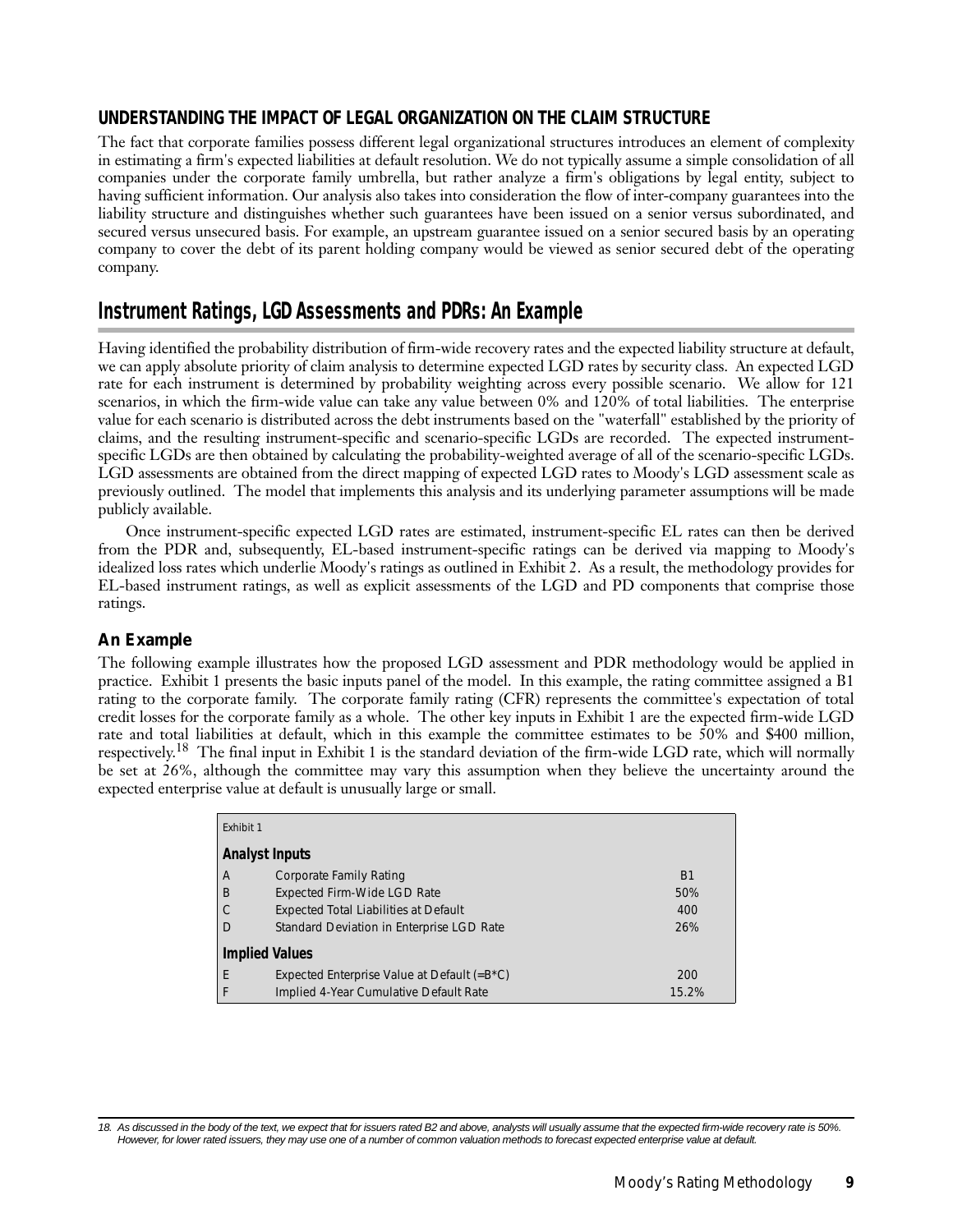Two important statistics can be inferred from the inputs to Exhibit 1. First, the implied expected enterprise value at default, in this case 200, is calculated by multiplying the expected firm-wide LGD rate by the expected liabilities at default, or in this case 50%\*400. Second, by using information that maps expected credit loss rates to different corporate family ratings over different investment horizons, corporate family default rates can be inferred from the corporate family rating and the expected firm-wide LGD rate (50% in this case). For example, using the information in Exhibit 2 which reports the four-year expected loss rates used by Moody's to rate four-year average life structured finance securities, it can be inferred that the four-year default probability for this B1-rated issuer is 15.2% (=7.6%/  $50\%$ ).<sup>19</sup>

| Exhibit 2       |       |                                                                     |         |
|-----------------|-------|---------------------------------------------------------------------|---------|
|                 |       | 4-Year Idealized Loss Rates Used to Model Structure Finance Ratings |         |
| Aaa             | 0.00% | Ba1                                                                 | 2.31%   |
| Aa1             | 0.01% | Ba <sub>2</sub>                                                     | 3.74%   |
| Aa2             | 0.03% | Ba <sub>3</sub>                                                     | 5.38%   |
| Aa <sub>3</sub> | 0.06% | B <sub>1</sub>                                                      | 7.62%   |
| A <sub>1</sub>  | 0.10% | <b>B2</b>                                                           | 9.97%   |
| A <sub>2</sub>  | 0.19% | B <sub>3</sub>                                                      | 13.22%  |
| A <sub>3</sub>  | 0.30% | Caa1                                                                | 17.86%  |
| Baa1            | 0.46% | Caa <sub>2</sub>                                                    | 24.13%  |
| Baa2            | 0.66% | Caa <sub>3</sub>                                                    | 36.43%  |
| Baa3            | 1.31% | Ca                                                                  | 50.00%  |
|                 |       |                                                                     | 100.00% |

Under the assumptions that the enterprise value at default is described by a beta distribution bounded between 0% and 120% of liabilities, the mean firm-wide LGD rate of 50% and its standard deviation of 26% imply the distribution of potential firm-wide recovery rates shown in Exhibit  $3<sup>20</sup>$  The distribution indicates that though the expected enterprise LGD rate is 50%, the actual realization at default resolution may vary widely from that value. Many empirical studies show that market measures provide only weak guidance to ultimate recoveries even during the bankruptcy process. It is extremely difficult to predict firm-wide LGD rates well in advance of default.



<sup>19.</sup> An expected loss table is necessary to implement the methodology; however, only relative expected loss rates- not their absolute values - matter to the analysis. For example, the critical feature of this table is that issuers rated Caa1 are expected to experience about 35% more in credit losses than those rated B3, and not that the respective expected loss rates are 17.86% and 13.22%, per se. This particular table represents four-year idealized expected loss rates as shown in "The Binomial Expansion Method Applied to CBO/CLO Analysis," Moody's Structured Finance Rating Methodology, December 1996.

<sup>20.</sup> A beta distribution for asset values bounded between 0% and 120% of liabilities with a mean of 50.21% and a standard deviation of 26.46% is consistent with a 50% expected firm-wide LGD rate and a 26% standard deviation of firm-wide LGD. That is, if one calculates the expected value and standard deviation of the assets just over the range of this beta distribution from 0% to 100%, one obtains a mean of 50% and a standard deviation of 26%. The range of the distribution of assets in excess of 100% of liabilities is only relevant for calculating expected recoveries on preferred and common stock.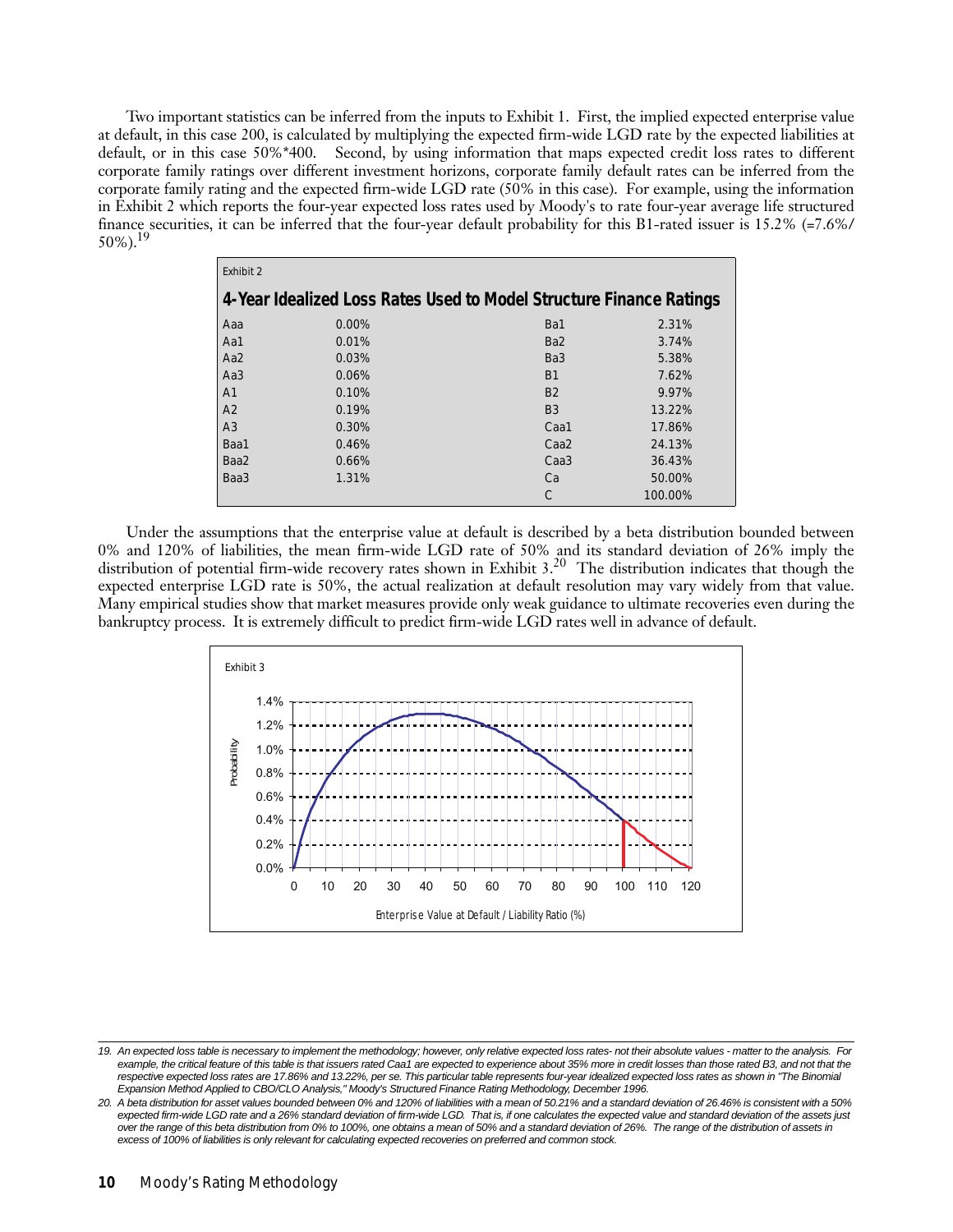Exhibit 4 presents a liability structure at default which would be developed by the analyst. In this case, we have assumed a very simple structure, with no non-debt liabilities and no second lien loans or preferred stock; however, adding these instruments to the analysis is very straightforward. We have also assumed that the bank loans benefit from an all assets pledge, so it is not necessary to assign a component of the loan facility to the unsecured debt portion of the exhibit. We have also assumed the bank line is fully drawn at default.

| Exhibit 4<br><b>Expected Liability Structure at Default</b> | Amount (\$) |
|-------------------------------------------------------------|-------------|
| Secured Debt                                                |             |
| 1st Lien Sr. Sec. Bank Loan                                 | 200         |
| 2nd Lien Sr. Sec. Bank Loan                                 | ----        |
| <b>Total Secured Debt</b>                                   | 200         |
| Trade Credit & Other Liabilities                            |             |
| Sr. Unsecured Bonds                                         | 150         |
| <b>Subordinated Bonds</b>                                   | <u>50</u>   |
| Other Debt                                                  | 200         |
| <b>Total Liabilities</b>                                    | 400         |

The outputs of the analysis are LGD rates for each security class. These LGD rates are used to assign LGD assessments using a lookup table containing the LGD scale and mean LGD rates by LGD assessment category, as previously defined. The same output panel of the model, shown in Exhibit 5, also shows credit loss rates by security class (calculated by multiplying the family's probability of default by the security class's LGD or severity rate) and issue ratings (assigned using a lookup table as defined in Exhibit 2).

In our example, the simulated absolute-priority analysis results in expected severity rates of 22%, 73%, and 94% for the bank loan facilities, senior unsecured bonds, and subordinated bonds, respectively. These LGD rates imply loss-given-default assessments of LGD2, LGD5, and LGD6 and issue ratings of Ba2, B2, and B3 for these debt classes, respectively.

| Exhibit 5                                                                         |                      |                              |                                   |                               |                                  |                                |
|-----------------------------------------------------------------------------------|----------------------|------------------------------|-----------------------------------|-------------------------------|----------------------------------|--------------------------------|
| Estimated Severity Rates, Credit Loss Rates, Recovery Assessments, Issue Ratings* |                      |                              |                                   |                               |                                  |                                |
| <b>Expected Liability Structure at Default</b>                                    | Amount<br>$$$ mill.) | Expected<br><b>LGD Rates</b> | Expected<br><b>Recovery Rates</b> | Expected<br><b>Loss Rates</b> | <b>LGD</b><br><b>Assessments</b> | <i><b>Issue</b></i><br>Ratings |
| <b>Total Secured Debt</b>                                                         | 200                  |                              |                                   |                               |                                  |                                |
| 1st Lien Sr. Sec. Bank Loan                                                       | 200                  | 22%                          | 78%                               | 3%                            | LGD2                             | Ba <sub>2</sub>                |
| 2nd Lien Sr. Sec. Bank Loan                                                       |                      | --                           |                                   |                               |                                  |                                |
| <b>Total Unsecured Debt</b>                                                       | 200                  |                              |                                   |                               |                                  |                                |
| Trade Credit & Other Liabilities                                                  |                      | --                           |                                   |                               | $- -$                            | $- -$                          |
| Other Debt                                                                        | 200                  |                              |                                   |                               |                                  |                                |
| Sr. Unsecured Bonds                                                               | 150                  | 73%                          | 27%                               | 11%                           | LGD <sub>5</sub>                 | B <sub>2</sub>                 |
| <b>Subordinated Bonds</b>                                                         | 50                   | 94%                          | 6%                                | 14%                           | LGD <sub>6</sub>                 | B <sub>3</sub>                 |
| <b>Total Liabilities</b>                                                          | 400                  | 50%                          | 50%                               | 8%                            | $- -$                            | $B1*$                          |
| *corporate family rating = B1                                                     |                      |                              |                                   |                               |                                  |                                |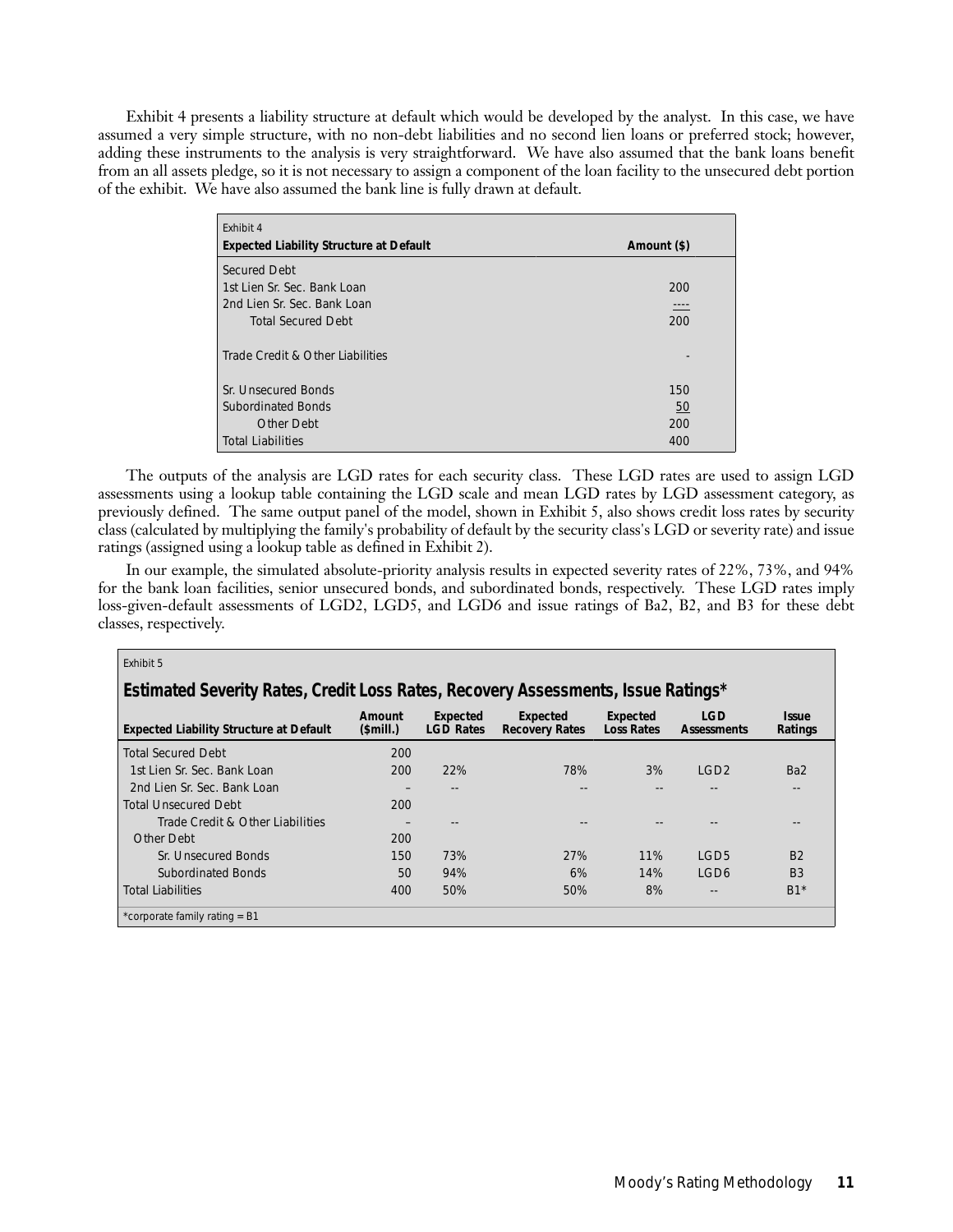## <span id="page-11-0"></span>**Additional Considerations**

#### *Consistent and Transparent LGD Assessments*

The proposed methodology provides a rigorous and consistent way to infer differences in expected LGD rates across debt instruments from differences in capital structure, with further adjustments for those firms that have higher or lower expected firm-wide LGD rates than the norm. The LGD assessment scale will also provide a channel for Moody's analysts to communicate more directly their perspective on enterprise firm value when an issuer is in default or default is imminent.

#### *Impact on Existing Ratings*

We do not expect changes in Moody's corporate family ratings to result from this LGD assessment methodology. The greater rigor around the estimation of expected LGD will, however, facilitate a more rigorous application of the expected loss concept in the assignment of our long-term credit ratings on specific loan, bond and preferred stock securities. Issue ratings will therefore likely be affected to the extent that implementation of this methodology alters the LGD assumptions embedded in current ratings.

As suggested by previous Moody's research that showed realized credit losses on loans have tended to be lower than loss rates on similarly rated bonds, application of a rigorous estimation model for LGD rates may lead to higher ratings on a large number of corporate loans. Bond rating changes are expected to be less numerous and more balanced, with both upgrades and downgrades. In general, we believe this methodology will produce LGD estimates and security level ratings that are more closely in line with market views and market pricing on these instruments.

#### *Maximum Gaps between CFR and Instrument Ratings*

Because of the logic of the absolute priority waterfall, a strict application of the model could suggest a very high instrument rating on a senior-most obligation if the size of that obligation were very small relative to the firm's overall capital structure. We believe, however, that extremely low expected LGD rates are unrealistic because of potential violations of absolute priority of claim and uncertainty about how the courts will treat accrued interest during the bankruptcy period. In addition, though we use the existing capital structure as a starting point for the analysis, we cannot be sure that the relative size of the different security classes (and therefore their expected LGDs) will not change prior to default. This and other potential sources of "model risk" are incorporated into the framework by adopting a guideline limiting debt ratings to no more than four rating notches difference from a CFR of Caa2 or lower, and three notches from a CFR of Caa1 or higher. For example, a Ba1-rated issuer would have at best a Baa1 rating on its senior-most rated instrument (the rated instrument with the lowest LGD rate and highest LGD assessment) and an issuer in default would have at best a B3 loan rating.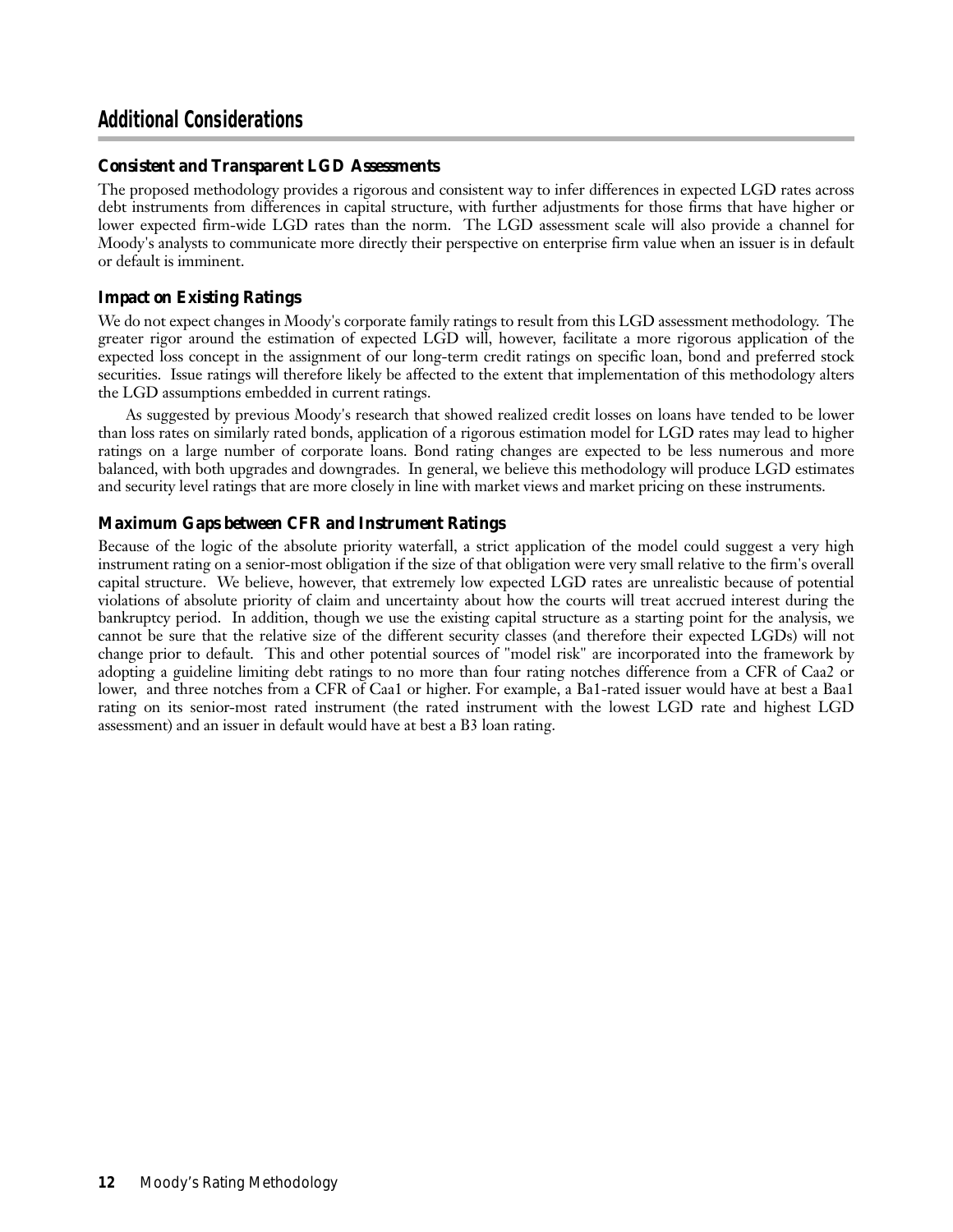## <span id="page-12-0"></span>**Appendix 1: Inferring the PDR from the CFR and Expected Firm-Wide LGD Rate**

The following steps can be taken to derive the PDR from the CFR and expected firm-wide LGD rate. First, identify the firm's hypothetical expected loss rate from its CFR using the structured finance idealized loss table (below).<sup>21</sup> Second, divide the expected loss rate by the firm-wide expected LGD rate to obtain the firm's hypothetical probability of default. Then, simply look up the associated PDR. The idealized default probabilities equal the idealized expected loss rates divided by 50% (which is roughly the historical average loss severity rate across the liabilities of corporate issuers). For example, if the issuer carries a B1 CFR and its expected family-level LGD is 35%, its four-year idealized loss rate is 7.6% and its four-year idealized default probability is 21.8% (=7.6%/35%), resulting in a B2 PDR. This firm's PDR is lower than its CFR because its expected LGD rate is considerably lower than the empirical mean for most firms (and in particular those firms that are also rated B1 on a CFR basis) – and therefore its expected default rate must be higher – than that of the typical issuer with the same CFR.

| Idealized Loss Rates and Default Rates Used in Rating Structure Finance Securities |                                                         |                                         |                                                                               |  |
|------------------------------------------------------------------------------------|---------------------------------------------------------|-----------------------------------------|-------------------------------------------------------------------------------|--|
| Corporate<br><b>Family Rating</b>                                                  | <b>Four-Year Idealized</b><br><b>Expected Loss Rate</b> | Probability of<br><b>Default Rating</b> | Four-Year Idealized Default Probability<br>(Assumes 50% Average Expected LGD) |  |
| Aaa                                                                                | 0.0010%                                                 | Aaa                                     | 0.0020%                                                                       |  |
| Aa1                                                                                | 0.0116%                                                 | Aa1                                     | 0.0232%                                                                       |  |
| Aa2                                                                                | 0.0259%                                                 | Aa2                                     | 0.0518%                                                                       |  |
| Aa3                                                                                | 0.0556%                                                 | Aa <sub>3</sub>                         | 0.1112%                                                                       |  |
| A <sub>1</sub>                                                                     | 0.1040%                                                 | A <sub>1</sub>                          | 0.2080%                                                                       |  |
| A2                                                                                 | 0.1898%                                                 | A <sub>2</sub>                          | 0.3796%                                                                       |  |
| A <sub>3</sub>                                                                     | 0.2970%                                                 | A <sub>3</sub>                          | 0.5940%                                                                       |  |
| Baa1                                                                               | 0.4565%                                                 | Baa1                                    | 0.9130%                                                                       |  |
| Baa2                                                                               | 0.6600%                                                 | Baa2                                    | 1.3200%                                                                       |  |
| Baa3                                                                               | 1.3090%                                                 | Baa3                                    | 2.6180%                                                                       |  |
| Ba1                                                                                | 2.3100%                                                 | Ba1                                     | 4.6200%                                                                       |  |
| Ba <sub>2</sub>                                                                    | 3.7400%                                                 | Ba <sub>2</sub>                         | 7.4800%                                                                       |  |
| Ba <sub>3</sub>                                                                    | 5.3845%                                                 | Ba <sub>3</sub>                         | 10.7690%                                                                      |  |
| <b>B1</b>                                                                          | 7.6175%                                                 | <b>B1</b>                               | 15.2350%                                                                      |  |
| B <sub>2</sub>                                                                     | 9.9715%                                                 | <b>B2</b>                               | 19.9430%                                                                      |  |
| B <sub>3</sub>                                                                     | 13.2220%                                                | B <sub>3</sub>                          | 26.4440%                                                                      |  |
| Caa1                                                                               | 17.8634%                                                | Caa1                                    | 35.7268%                                                                      |  |
| Caa <sub>2</sub>                                                                   | 24.1340%                                                | Caa <sub>2</sub>                        | 48.2680%                                                                      |  |
| Caa <sub>3</sub>                                                                   | 36.4331%                                                | Caa <sub>3</sub>                        | 72.8662%                                                                      |  |
| Ca                                                                                 | 50.0000%                                                | Ca                                      | 100.0000%                                                                     |  |
| C                                                                                  | 80.0000%                                                | $\mathcal{C}$                           | 100.0000%                                                                     |  |

<sup>21.</sup> It should be noted that we present cardinal expected loss and default probability tables to implement the methodology; however, only the relative default probabilities and relative expected loss rates - not their absolute values - matter to the analysis. In particular, the critical feature of the table above is that issuers rated A1 are assumed to default at nearly twice the rate of those rated Aa3, and not that the respective expected default rates are 0.2% and 0.1%, per se. This particular table represents four-year idealized expected loss rates as shown in "The Binomial Expansion Method Applied to CBO/CLO Analysis," Moody's Structured Finance Rating Methodology, December 1996.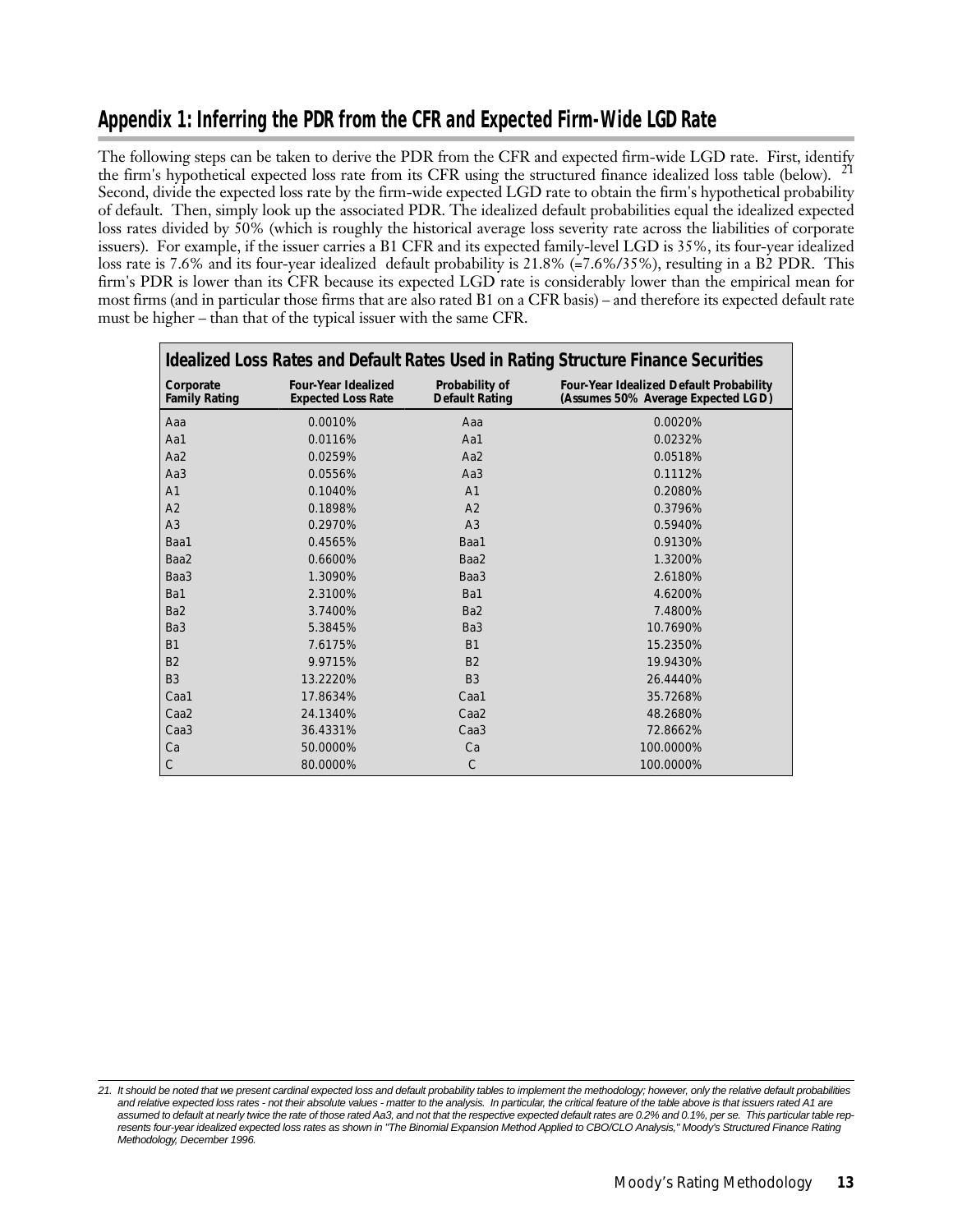## <span id="page-13-0"></span>**Appendix 2: Estimating Expected Enterprise Value for Firms in Default or Facing Imminent Default**

The starting point for estimating enterprise value for issuers in default or facing a significant probability of default (generally with CFRs of B2 and below, with negative or stable outlooks) is to assess the potential of a company to organize as an ongoing concern rather than to liquidate. This requires an explicit expected default scenario and that an enterprise be valued both as a going concern and in liquidation, with the liquidation value typically serving as a valuation floor. For the majority of issuers, the valuation methodology is based on the assumption that the existing enterprise is maintained as a going concern and is reorganized through the bankruptcy process. Though we recognize many corporate defaults are resolved through debt restructurings outside the bankruptcy process, our approach should be relevant for such issuers if outcomes under restructuring are driven, as we suspect, in large part by the expectations of the loss severity that would result from bankruptcy.

Analysts use their judgment and industry knowledge in determining the appropriate valuation technique. Valuation is determined either by discounting expected cash flows, using a multiple of adjusted EBITDA, deriving values based on revenues (more relevant when historical cash flow is not indicative of a firm's potential) or assets (more relevant for resource intensive industries), or inferring a value based on current market prices for similar assets at other companies. For some issuers, the specific valuation methodology may reflect liquidation of either part or whole of the enterprise.

Liquidation valuations are particularly relevant for enterprises that are not viable as going concerns or where a specific creditor class would receive less value in reorganization than under liquidation.<sup>22</sup> Analysts use a liquidation approach if the firm is incapable of generating positive EBITDA on a sustained basis due to technological obsolescence, competitive circumstance, inadequacy of physical plant, or a failed business concept. The approach considers the selling price of the firm's assets under duress, recognizing that portions might be saleable as business units with going-concern valuations.

Analysts use a "distressed" EBITDA multiple when a firm is expected to reorganize and remain a going concern and other techniques are not more appropriate. The distressed EBITDA multiple varies by industry, is based on expected EBITDA growth and required investor returns, and will typically be in the 4 to 6 times range (although analysts have the discretion to go outside of this range) given the inherent risk of investing in distressed situations and low growth rates of companies in distress. The distressed multiple also incorporates certain costs associated with the reorganization or bankruptcy.

For valuations using a distressed EBITDA multiple we first derive core EBITDA by eliminating one time expenses and unusual charges, severance, closing costs, restructuring reserves, losses of businesses to be written off, and uneconomic leases that can be rejected in bankruptcy. We then consider possible enhancements to cash flow through remedial efforts that the company may undertake in the foreseeable future. This might incorporate the benefits of plant closings, contract renegotiation or other value-enhancing steps that have been identified and which have reasonable prospects of being implemented.

<sup>22.</sup> Usually two valuations are prepared as part of the bankruptcy plan confirmation process. The liquidation analysis helps to satisfy the "Best interests of creditor test" which is one of twelve tests necessary for confirmation of a plan of reorganization. The plan proponent must establish that the dissenting creditor's proposed recovery under the plan must be at least as great as if the debtor had been liquidated. The standard of reference will typically be a conservative "fire-sale" liquidation analysis.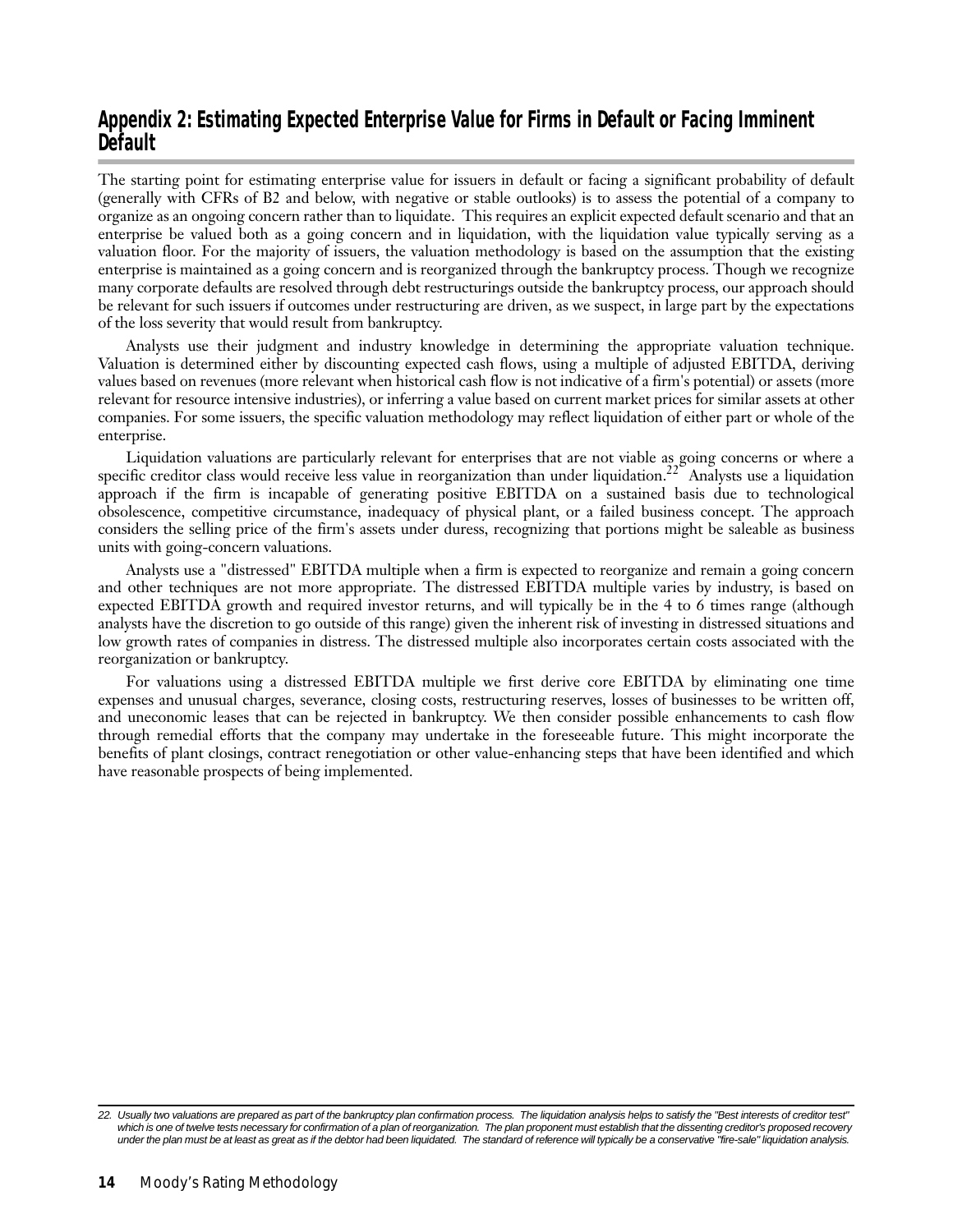## <span id="page-14-0"></span>**Related Research**

#### **Special Comment:**

[Debt Recoveries for Corporate Bankruptcies, June 1999 \(SF7677\)](http://www.moodys.com/cust/getdocumentByNotesDocId.asp?criteria=PBS_SF7677)

[Default and Recovery Rates of Corporate Bond Issuers, 1920-2004, January 2005 \(91233\)](http://www.moodys.com/cust/getdocumentByNotesDocId.asp?criteria=PBC_91233)

[Recent Bank Loan Research: Implications for Moody's Bank Loan Rating Practices, December 2004 \(89991\)](http://www.moodys.com/cust/getdocumentByNotesDocId.asp?criteria=PBC_89991)

[Summary Guidance for Notching Secured Bonds, Subordinated Bonds, and Preferred Stocks of Corporate Issuers,](http://www.moodys.com/cust/getdocumentByNotesDocId.asp?criteria=PBC_70456) September 2001 (70456)

[Relative Default Rates On Corporate Loans and Bonds, September 2003\(79477\)](http://www.moodys.com/cust/getdocumentByNotesDocId.asp?criteria=PBC_79477)

[Default Correlation among Non-Financial Corporate Affiliates, June 2005 \(92766\)](http://www.moodys.com/cust/getdocumentByNotesDocId.asp?criteria=PBC_92766)

#### **Special Report:**

[The Binomial Expansion Method Applied to CBO/CLO Analysis, December 1996 \(SF5066\)](http://www.moodys.com/cust/getdocumentByNotesDocId.asp?criteria=PBS_SF5066)

#### **Rating Methodology:**

[Moody's Analytical Framework for Speculative Grade Ratings: Senior Implied Ratings-A Tool That Facilitates the](http://www.moodys.com/cust/getdocumentByNotesDocId.asp?criteria=PBC_40026) Assignment of Debt Ratings, May 1999 (40026)

[Moody's Sovereign Ratings: A Ratings Guide, March 1999 \(43788\)](http://www.moodys.com/cust/getdocumentByNotesDocId.asp?criteria=PBC_43788)

[Notching for Differences in Priority of Claims and Integration of the Preferred Stock Rating Scale, November 2000](http://www.moodys.com/cust/getdocumentByNotesDocId.asp?criteria=PBC_61860) (61860)

[Request for Comment on: Probability-of-Default and Loss-Given-Default Assessments for Non-Financial](http://www.moodys.com/cust/getdocumentByNotesDocId.asp?criteria=PBC_96184) Speculative-Grade Corporate Obligors, January 2006 (96184)

*To access any of these reports, click on the entry above. Note that these references are current as of the date of publication of this report and that more recent reports may be available. All research may not be available to all clients.*